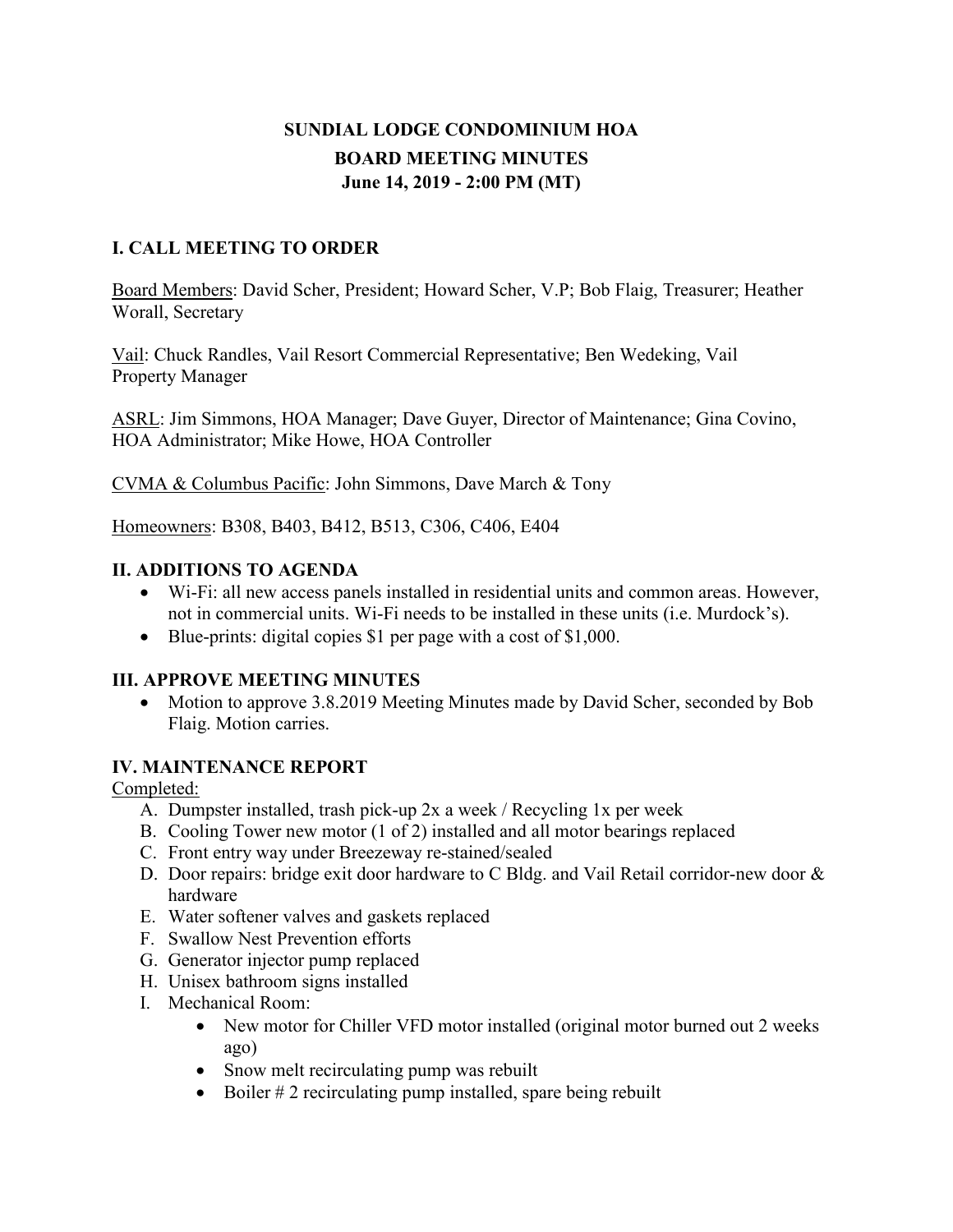- 2 new pressure relief valves
- Generator injector pump replaced
- J. Pool
	- Pool area painted
	- Pool deck lifted
	- New signage main pool and bridge pool area

#### In Progress:

- K. Chiller to be turned on for Summer June 17th
- L. Building Controls System update JCI and Trane bids
- M. Bocce ball courts excavation within next 2 weeks
- N. Peak Painting Building B backside facing Vintage
- O. Landscaping: mulch, flowers, hanging baskets
- P. Steve Coleman installing wifi-network hardware
- Q. Balcony floors to be completed in Fall due to May rain delay

### **V. FINANCIAL UPDATES**

Fiscal Year End April 30th 2019

- Budget of 1.8 million the HOA had a surplus of \$29,000 of income related to:
	- rebate income from chiller
	- interest income from investment portfolio
- General administration \$564 over budget
- Housekeeping \$8,100 over budget, due to window washing not budgeted
- Repairs and maintenance: \$26,000 over budget due to unanticipated snow fall, plumbing and fire sprinklers
- Savings in utilities:
	- rebate income from chiller
	- interest income from investor
	- electric down \$12,000
	- \$5,000 savings in water
- Net income in an excess of \$430,000 that went into Capital Reserve Budget
- Capital Reserve Budget: \$700,000 and ended at \$651,000, \$45,000 less than budget
- Based on the 2015 Reserve Study, which helps to assess and allocate capital expenses in the Capital Reserve Budget, HOA is 34% funded for repairs

# **VI. CANYONS VILLAGE UPDATE**

Construction Project Updates

- Apex finishing November 2019
- RC 22- Lift completed in late Autumn
- RC 17- Pendry: construction begins August 2019
- Ridge Townhomes: begins August 2019
- Canyons Resort Dr. Extension & Roundabout completed August 2019
- Yotel Project: 18-month project currently in motion. Currently pouring footing,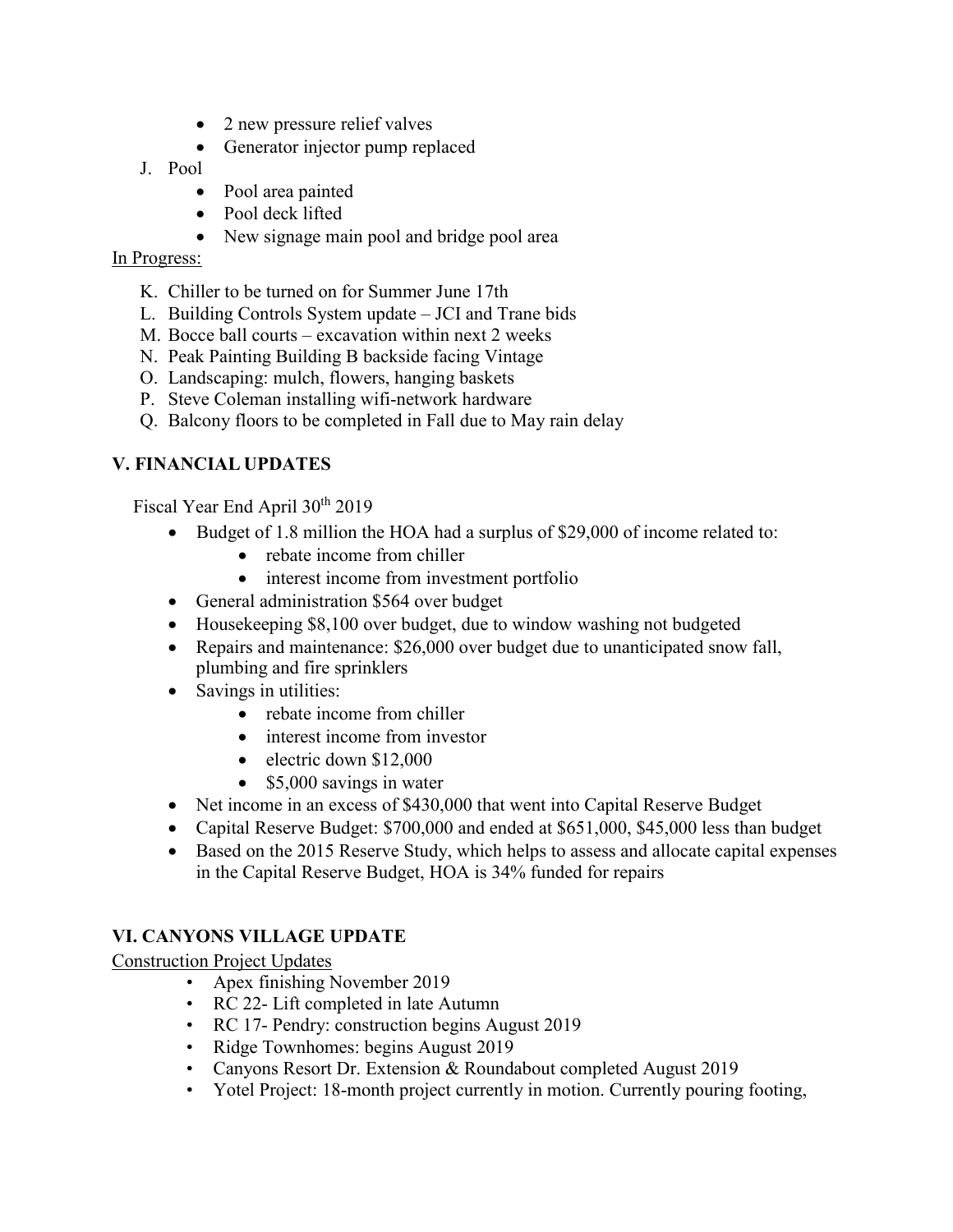slabs and wall.

- Employee Housing, Phase 1 beginning June 2019
- Blackstone-completion Fall 2019
- White Pine Canyon-  $1<sup>st</sup>$  phase completion Fall 2019
- Ascent-pending
- Viridian construction begins summer 2019

#### New Road:

- Canyons Resort Dr. roundabout and extension to Red Pine Rd.
- Road design has not been approved by the County
- Sundial HOA approval is pending for project to begin based on the following concerns:
	- How to control influx of traffic?
	- RC5- Ski school
	- Concerns for head-in parking
	- Utility vehicles
	- Egress-ingress, where staking will occur

### CVMA Summer Events

- Tour of Utah
- Thursday Concert Series
- Park City Wine Festival
- Oktoberfest
- Kids Adventure Games

### Columbus Pacific

- Lower Village 8-month construction project in motion. Construction will impact road detours and certain roads closed. ASRL will inform homeowners of closures in advance.
- Lift to be finished in August 2019. 58 out of the 63 sold. Vail will be the property management company.

# **VII. HOA Update**

**A.** Laundry Service: moving to the current fitness center location.

 **B.** Fitness Center: moving to the current laundry room location on the ground floor. Architectural designs in motion.

**C.** Valet and Boot room HOA Service: Wrona & Dubois will review the service agreement and the Board will vote unanimously via email. The HOA will take over the operation of boot and bell service.

**D.** ASRL Property Management Agreement: signed, extended through 4.30.22.

**E.** Dumpster location: TCFC and Jim Simmons to discuss relocation, design of dumpster enclosure and cost/ responsible party.

**F.** Mail Service- to clarify there is no central mail service for Sundial Owners and Guest. All HOA billing/invoicing related mail will now be sent to ASRL corporate office for processing. No direct mail service to Sundial or ASRL. Owners will need to make arrangements to have mail delivered to a personal PO Box or to their rental property